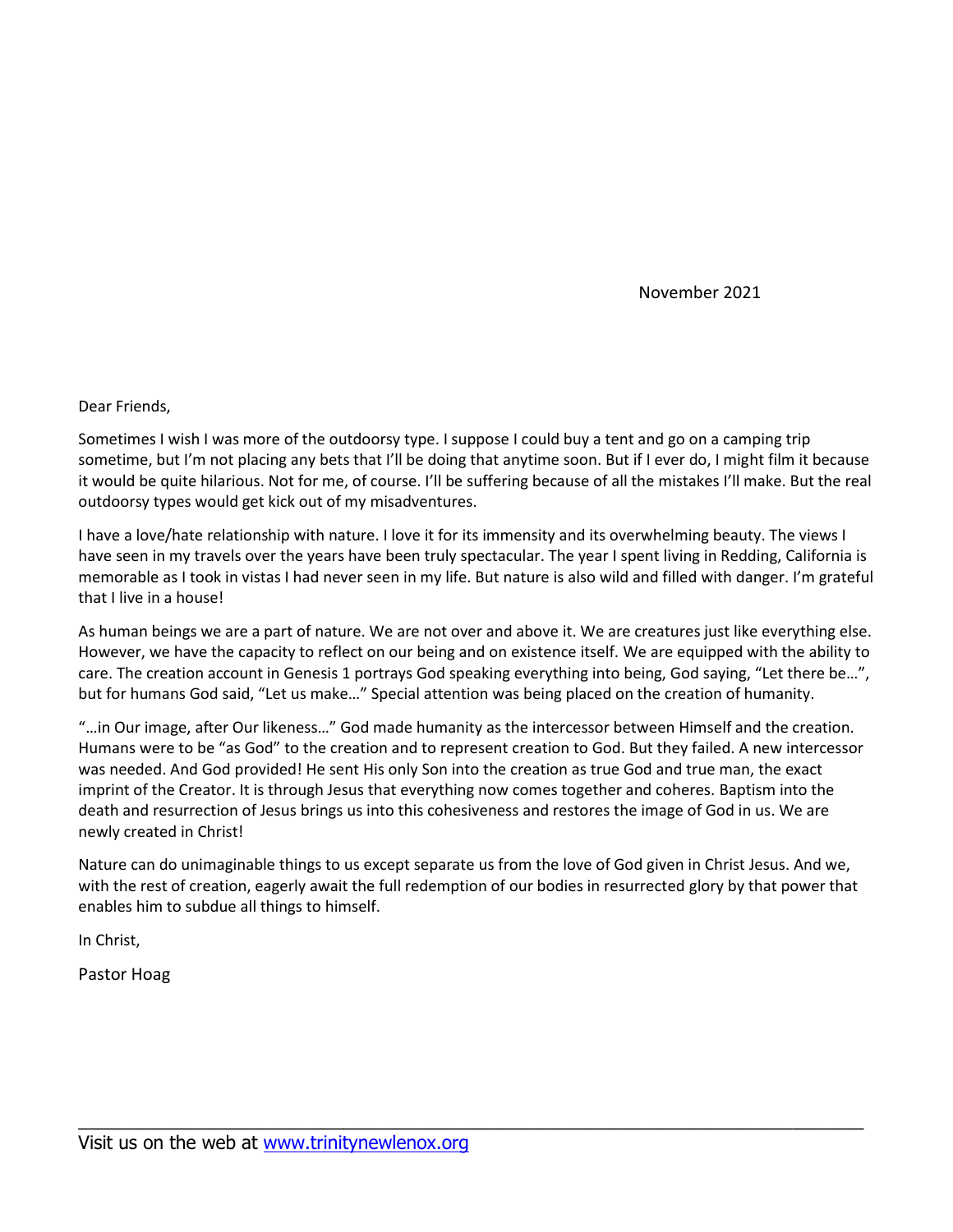

#### **"We Give Thanks"**

Our Father in Heaven, we give thanks for the pleasure Of gathering together for this occasion. We give thanks for this food Prepared by loving hands. We give thanks for life, The freedom to enjoy it all And all other blessings. As we partake of this food, We pray for health and strength to carry on and try to live as You would have us. This we ask in the name of Christ, Our Heavenly Father. (*Harry Jewell)*

> **Please join us for our Thanksgiving Day Worship Service on Thursday, November 25 th at 9:30 a.m.**



**CHURCH COUNCIL ELECTIONS WERE HELD ON OCTOBER 18 th . The officers for** 

**2021-2022 are:** President: Vacant; Secretary: Kim Blecke; Financial Secretary: Tammy Doerrer; Treasurer: Tim King; Directors of Outreach: Mike Gardner & Bob Jackman; Director of Parish Education: Judi Donovan; Directors of Spiritual Life: Ed Tatro & Diane Sewing; Directors of Property: Dan Bay & Rex Toepke; Director of Youth Ministry: Jackie Tomany. Thank you for your willingness to serve in this capacity.

\_\_\_\_\_\_\_\_\_\_\_\_\_\_\_\_\_\_\_\_\_\_\_\_\_\_\_\_\_\_\_\_\_\_\_\_\_\_\_\_\_\_\_\_\_\_\_\_\_\_\_\_\_\_\_\_\_\_\_\_\_\_\_\_\_\_\_\_\_\_\_\_\_\_\_\_\_

The next Church Council Meeting will be on Sunday, November 14<sup>th</sup> at 7:00 p.m.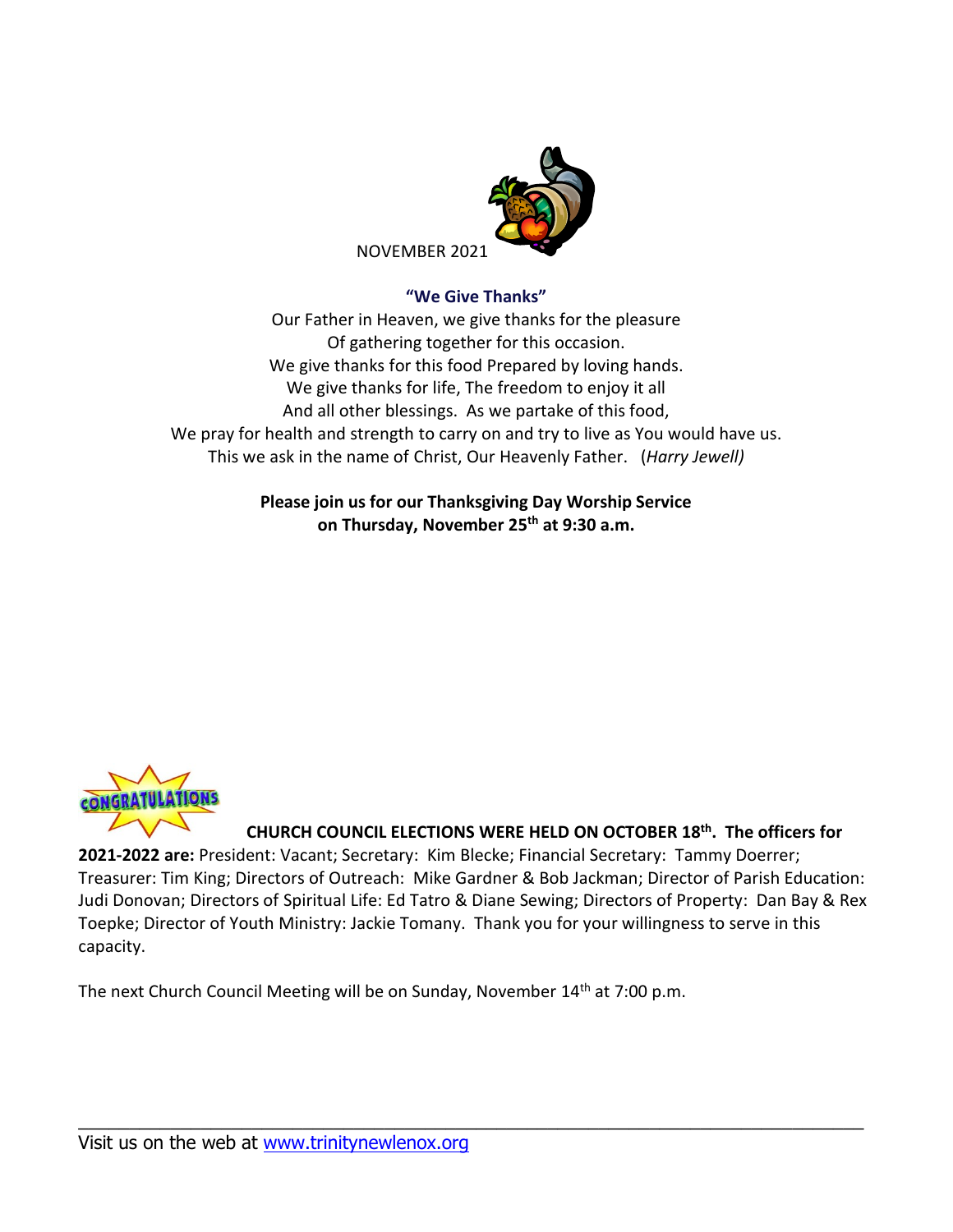

Members, who have not received offering envelopes in the past and would like to request them for the year 2022, please, fill out a request with your name, address, and telephone number and give it to Judi, the church secretary, or place in Tammy Doerrer, Financial Secretary, church mailbox. Request forms are on the table in the hallway.

Also, members who desire to discontinue use of envelopes, please contact Judi or Tammy.

Members using church envelopes may pick up their 2022 envelope boxes on the table in the hallway. Envelope boxes not picked up in December will be mailed the 2nd week of January.

Great appreciation to members who pick up their envelopes rather than having them mailed!

Questions – contact Tammy 815 263-8800 or Judi, Church Secretary

Thanks!

Tammy Doerrer, Financial Secretary.



## **Trinity Lutheran Usher Schedule:**

Nov. 7<sup>th</sup> - 9:00 am – Tom Kaun / Larry Wennlund 10:30 am – Brett Carr / Paul Krol Nov. 14<sup>th</sup> - 9:00 am – Ed Tatro / Tim King 10:30 am – Tom Buell Nov. 21<sup>st</sup> - 9:00 am - Mike Gardner / Gary Purnell 10:30 am - Jeff McDonald Nov. 28<sup>th</sup> - 9:00 am – Steve Tomany / Randy Varju 10:30 am – John Buell / Phil MacFarlane

**If anyone is interested in being an usher, please contact Ed Tatro or the church office.**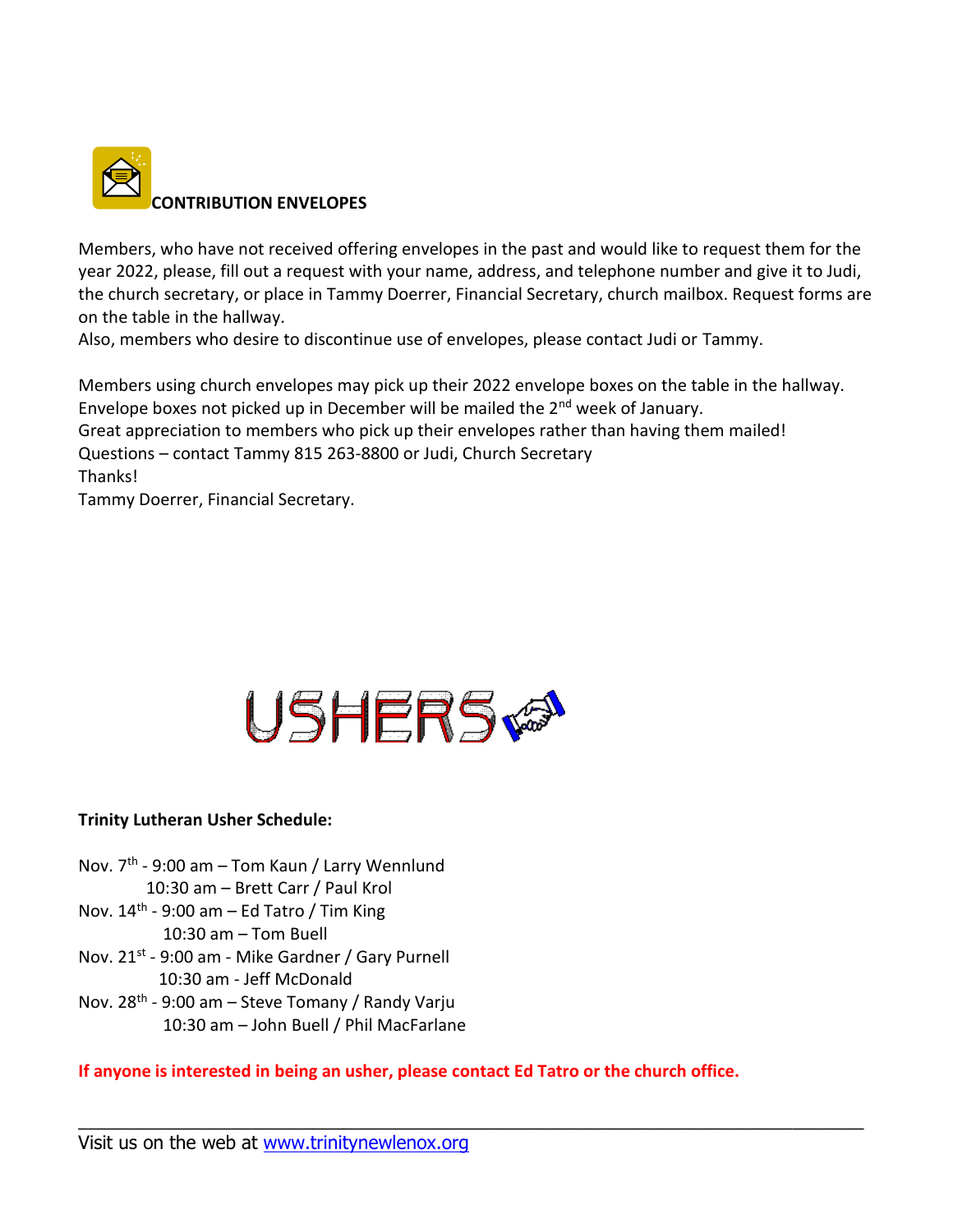

**Church Keys –** Trinity has gone from keys to key fobs for entry into the building. If you have a key and still need access to the building at times when the church in not open, you will need to bring your key to the church secretary and exchange it for a new key fob.

If you still have a key and no longer need it, please bring it into the church secretary. The keys will no longer work.

\_\_\_\_\_\_\_\_\_\_\_\_\_\_\_\_\_\_\_\_\_\_\_\_\_\_\_\_\_\_\_\_\_\_\_\_\_\_\_\_\_\_\_\_\_\_\_\_\_\_\_\_\_\_\_\_\_\_\_\_\_\_\_\_\_\_\_\_\_\_\_\_\_\_\_\_\_



**Member Updates**

**Transfers Out:** Jose and Stephanie Garza and children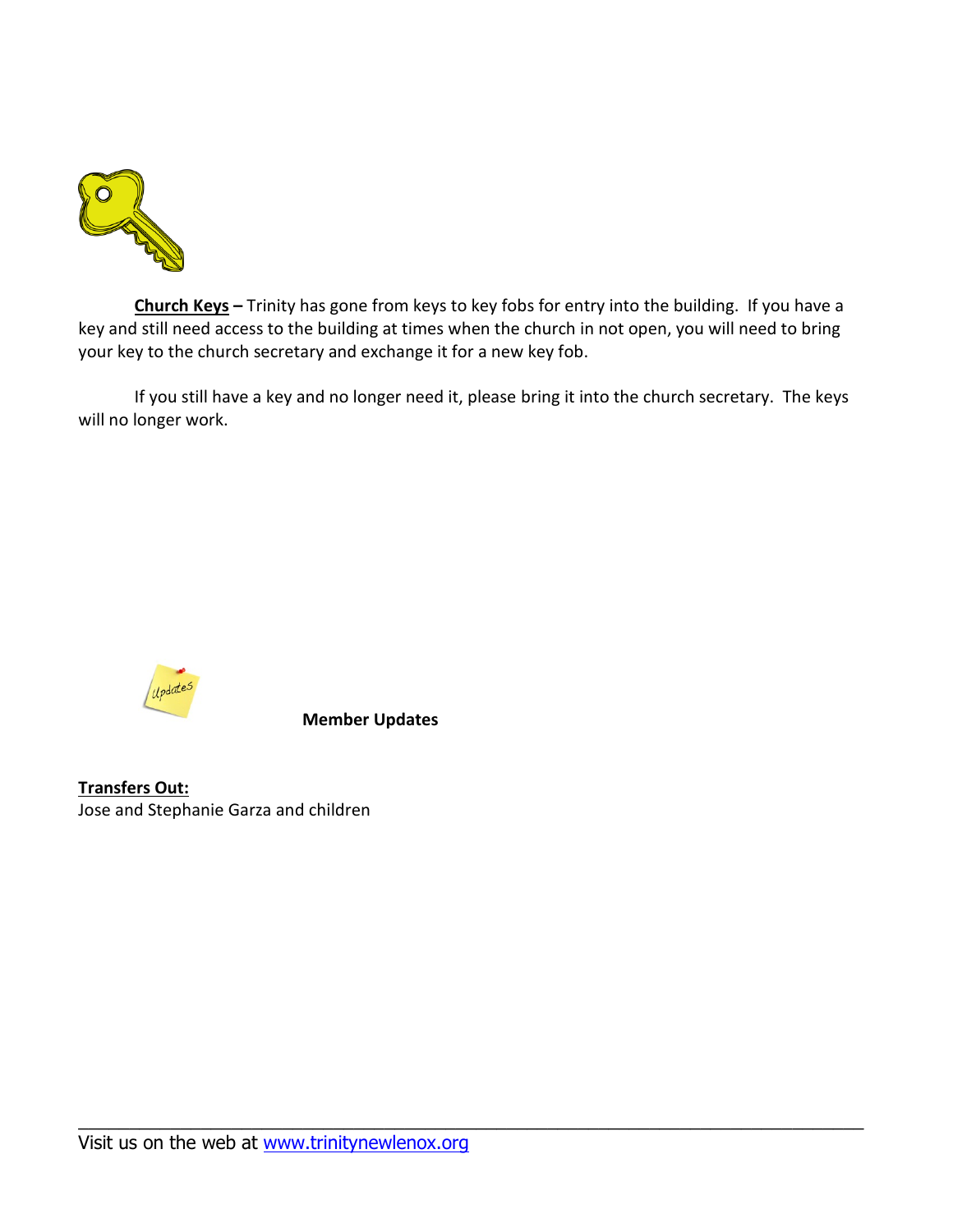## **Bible Study**



**Bible Study:**

**Wednesday morning Adult Bible Study is held on Wednesday, at 8:30 a.m. in person in the church library and on Google Meet. It is a very interesting group and everyone is welcome to join. If you would like to join this group online, please email Pastor Hoag and he will send you the link.**

**Thursday night Adult Bible Study is held on Thursday at 7:00 p.m. in person in the church library and on Google Meet. It is a very interesting group and everyone is welcome to join. If you would like to join this group online, please email Pastor Hoag and he will send you the link.**



A very special Thank You to all my friends for the wonderful farewell party for me on Sunday the 17th. I was expecting a little cake and coffee after the 9 AM service, never expecting to be such a beautiful gathering of so many of the members I worked so closely with and friendships that developed overtime.

A special thanks to Jan Toepke for the cake, Judi Donovan for her organization and Jeff for all the "picture taking" and all who made this possible. A special thanks to Pastor Hoag for his spiritual leadership over the past 20 years.

\_\_\_\_\_\_\_\_\_\_\_\_\_\_\_\_\_\_\_\_\_\_\_\_\_\_\_\_\_\_\_\_\_\_\_\_\_\_\_\_\_\_\_\_\_\_\_\_\_\_\_\_\_\_\_\_\_\_\_\_\_\_\_\_\_\_\_\_\_\_\_\_\_\_\_\_\_

It was truly a wonderful "Goodbye" and I will miss you all.

Thank you, Ginny De Carlo

\*Ginny's new address is: P. O. Box 385 Luxemburg, WI 54217-0385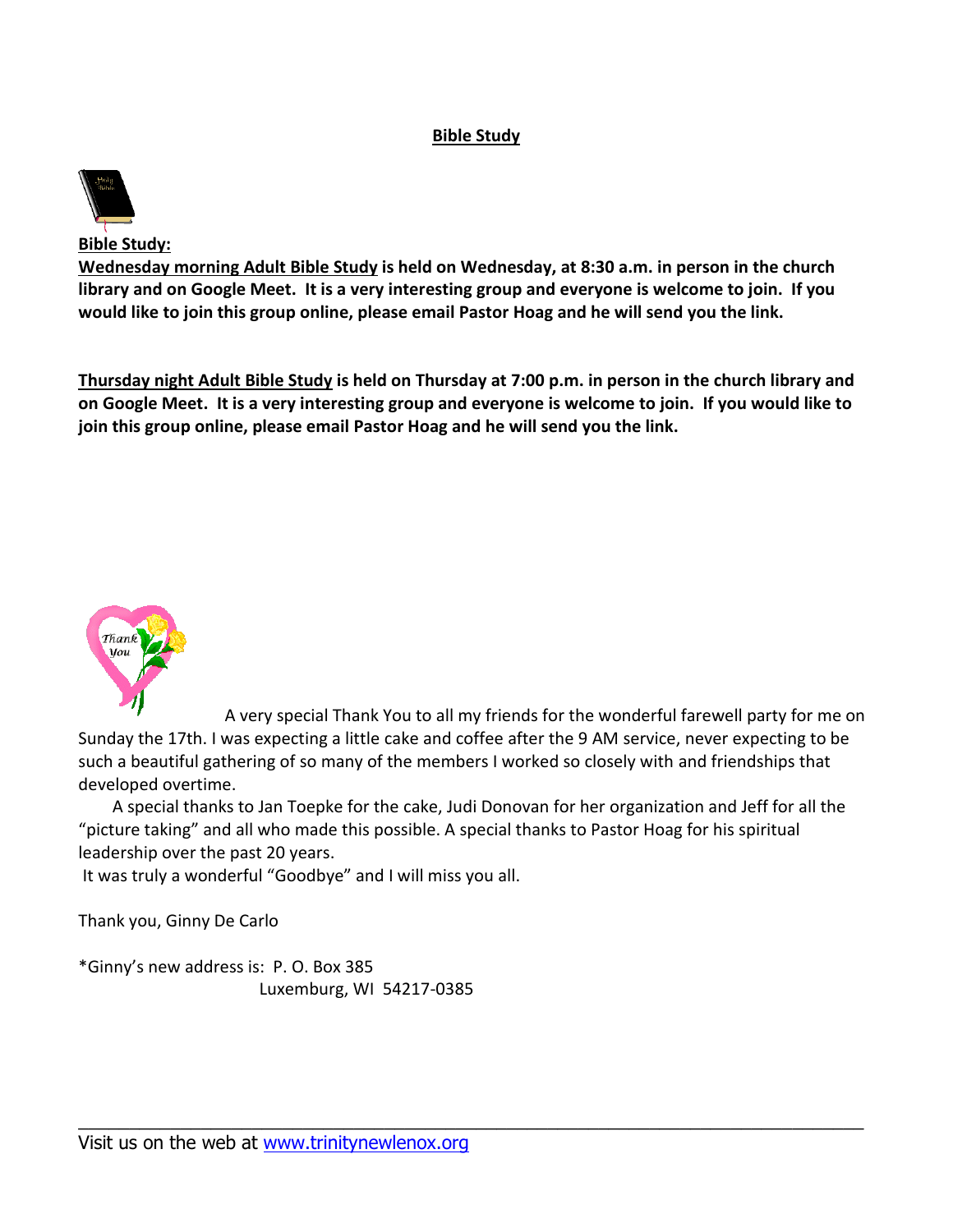



**The Annual Cookie Walk will be cancelled this year. We hope to resume this wonderful event next year!**



# *CHANCEL GUILD*

**The next Chancel Guild meeting is Saturday, November 6 th at 9:00 a.m**. We will be cleaning for the upcoming holidays. All ladies of Trinity are welcome to join us. If you have any questions, please call the church office at 815.485.6973.

## **Chancel Schedule for November:**

- November 7 Rita Larson / Debbie Crawford
- November 14 Debbie Crawford / Allene Bachmann
- November 21 Allene Bachmann / Denise Buchanan
- November 25 Thanksgiving / Denise Buchanan
- November 28 Denise Buchanan / Judi Donovan

## **Altar Flowers:**

- November 7 The Donovan, Simon, and Beaudry Families in Memory of Dorothy Beaudry
- November 14 Chuck & Sandy Peters in Memory of their parents, Charles & Lydia Peters and Samuel Knoll

- November 21 Rich & Jackie Rohner in Memory of their son, Ronald
- November 28 Phil & Sharon MacFarlane in Memory of Phil's mother, Marge Dykstra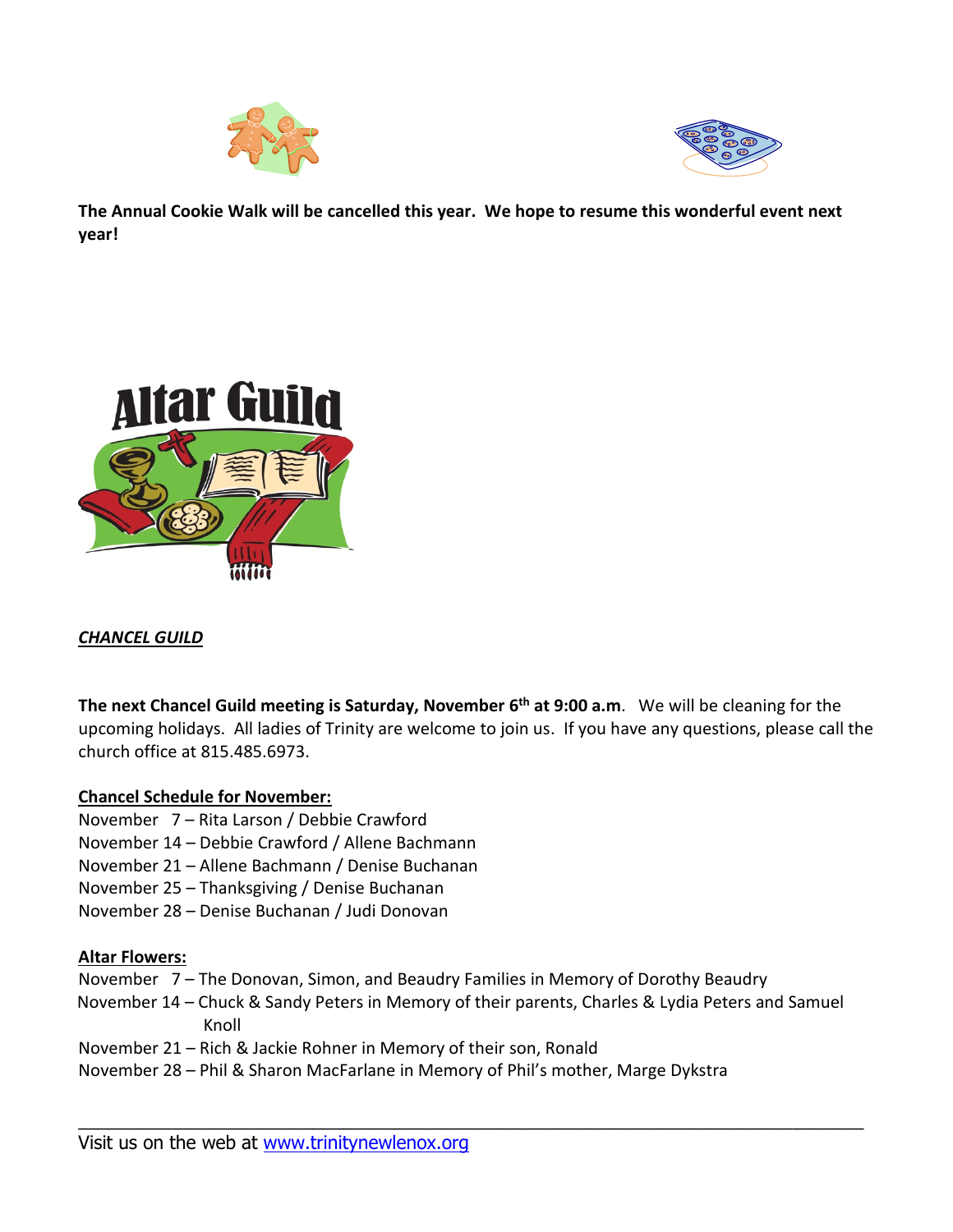

Advent is a time of anticipation as we prepare to celebrate the birth of Jesus. To honor and celebrate this special time, Chancel Members will be decorating the Chancel Area with poinsettias. If you would like to help decorate by purchasing a poinsettia for them to use, please fill out an order form and put it along with payment in the large envelope in the general office or in the Chancel Guild mailbox. **Order forms will be available mid November.** Your Poinsettia can be picked up after the last Christmas Day service. If you have any questions, email or call Kay Purnell at [purnellk51@hotmail.com](mailto:purnellk51@hotmail.com) or (815) 485-9017. Thank you!



*ALTAR FLOWERS***:** Chancel Guild members would like to thank those of you who sponsored a Sunday this last year. We thank you for your flexibility considering the impact Covid-19 restrictions have had on church attendance and on our flower orders. **A new 2022 Altar Flower Calendar has been posted.** You can find it in the glass case hanging on the wall across from the general office. If you would like to reserve a Sunday for 2022 in memory of a loved one, to commemorate a birthday, wedding anniversary, or in celebration of God's Blessings, please fill out a sponsor order sheet and put it in the Chancel Guild mailbox. The sheets are located on a hook attached to the glass case housing the calendar. Thank you for supporting Chancel Guild's efforts to keep fresh flowers on the altar. If you have any questions, please contact Kay Purnell at [purnellk51@hotmail.com](mailto:purnellk51@hotmail.com) or (815) 485-9017.

## *YOUTH NEWS*



Thank you to everyone who helped or attended the Craft and Vendor Fair. We had another successful fair which raised funds for youth programs. Thanks so much!!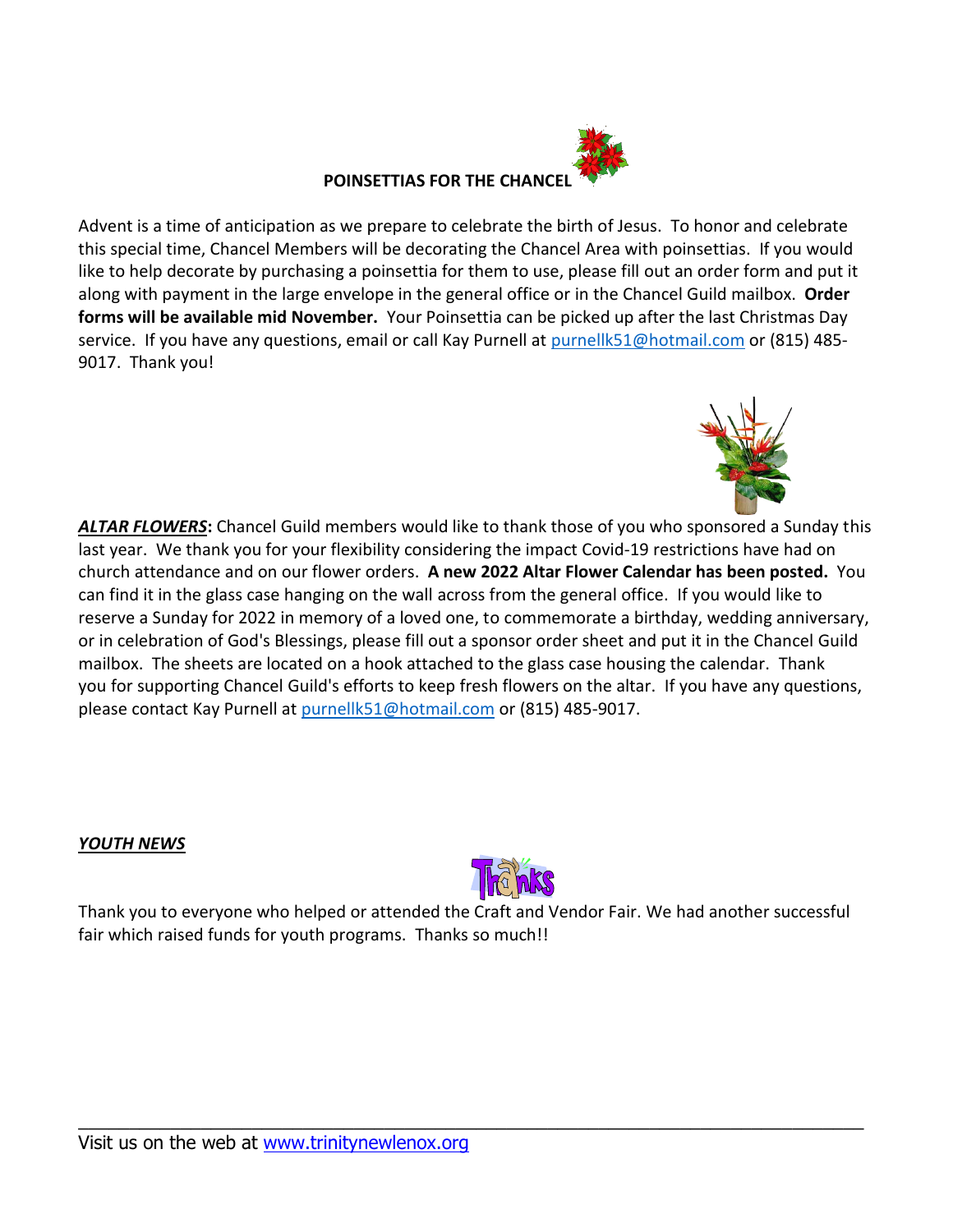

**SCRIP GIFT CARDS** – An easy way to shop and earn money for our church.

Scrip cards are the same gift cards that you can purchase from retailers, including grocery & department stores, restaurants, gas stations, hotels, home improvement stores, etc. In addition to giving them as gifts, they can be used for daily or holiday shopping. We order the gift cards at a discount and you pay face value so there is no additional cost. The proceeds from this fundraiser are going towards the Youth Gathering coming up in July.

**The deadline for turning in orders, along with payment, will be Sunday, November 7 th at noon**. **There will be one more order in December.** Your order will be available for pick-up the weekend after the order is placed. Order forms are on the hallway table below the Youth bulletin board. You may place your order/payment in the gold envelope which is hanging on the end of the desk credenza in the church office. If interested in placing orders online, you will need to ask for an enrollment code. Direct any questions you may have to Angie Minett [\(minett411@yahoo.com](mailto:minett411@yahoo.com) or 815.467.2537) or Gary Purnell (815.485.9017). You can also learn more online at [shopwithscrip.com.](http://shopwithscrip.com/)

This is a good time to start thinking about gift cards for Christmas. You can even purchase scrip cards to spend at your favorite stores while shopping for holiday gifts. Watch the bulletins for more info to come regarding the date for Thankscriping Day in which there are additional rebate bonuses.



Trinity is looking for new secretary. This is a part time position of about 20 hours a week. Please contact Judi Donovan or Pastor Hoag for details.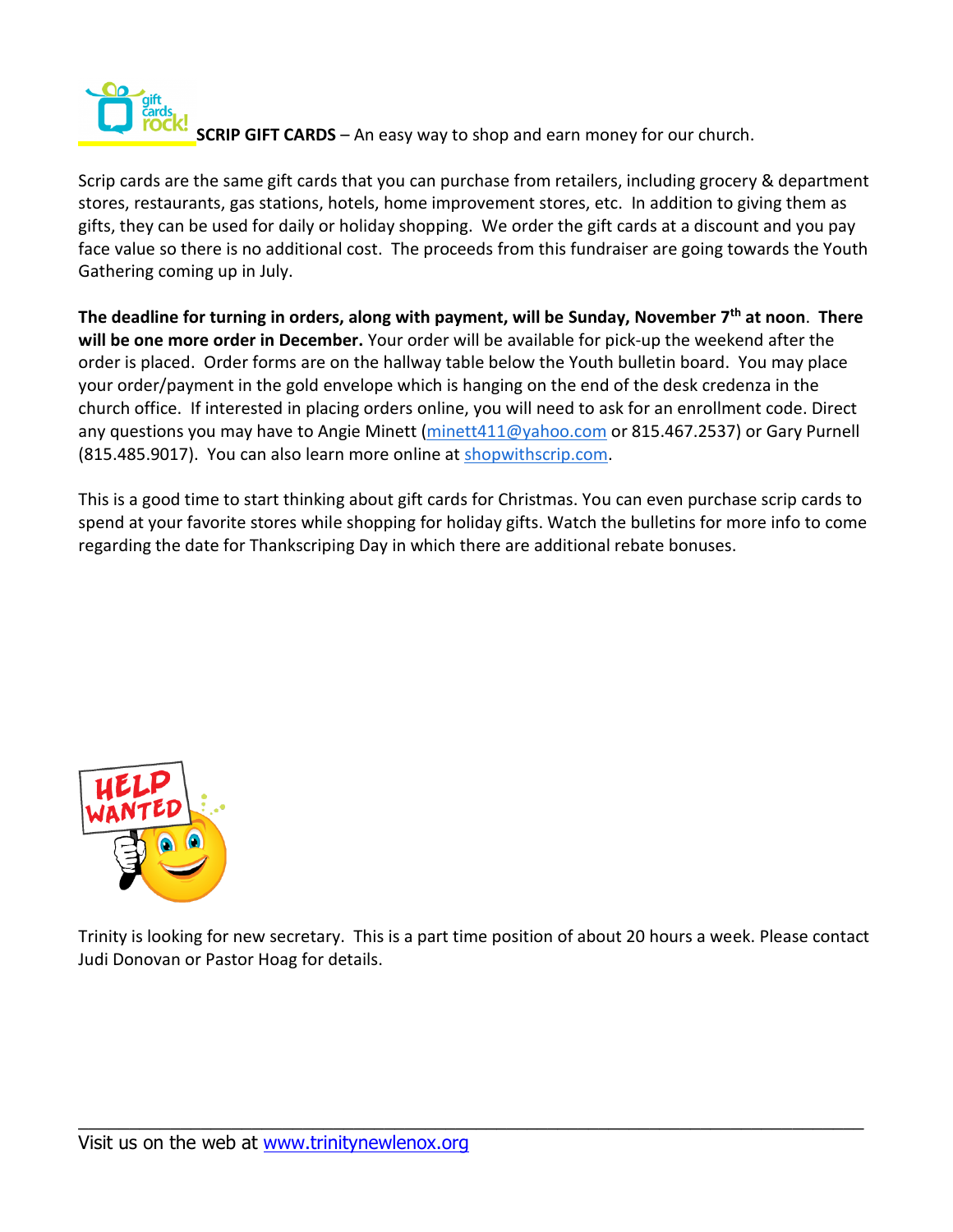

#### **Religious Humor:**

A Sunday school teacher was teaching the Ten Commandments to her five and six-year olds. After explaining the commandment to "honor thy father and thy mother", she asked, "Is there a commandment that teaches us how to treat our brothers and sisters?"

One little boy shouted, "Thou shalt not kill".

#### **Social Ministry News:**



**Social Ministry News –** we will be collecting yarn donations for Vitas Healthcare. They have a group of people that use the yarn to make blankets, prayer shawls, and such for hospice patients.

We are also looking for any donations of fleece material that can used to make no sew lap blankets for their memory care unit.

\_\_\_\_\_\_\_\_\_\_\_\_\_\_\_\_\_\_\_\_\_\_\_\_\_\_\_\_\_\_\_\_\_\_\_\_\_\_\_\_\_\_\_\_\_\_\_\_\_\_\_\_\_\_\_\_\_\_\_\_\_\_\_\_\_\_\_\_\_\_\_\_\_\_\_\_\_

If you have any of the above, we will have a collection box here at Trinity.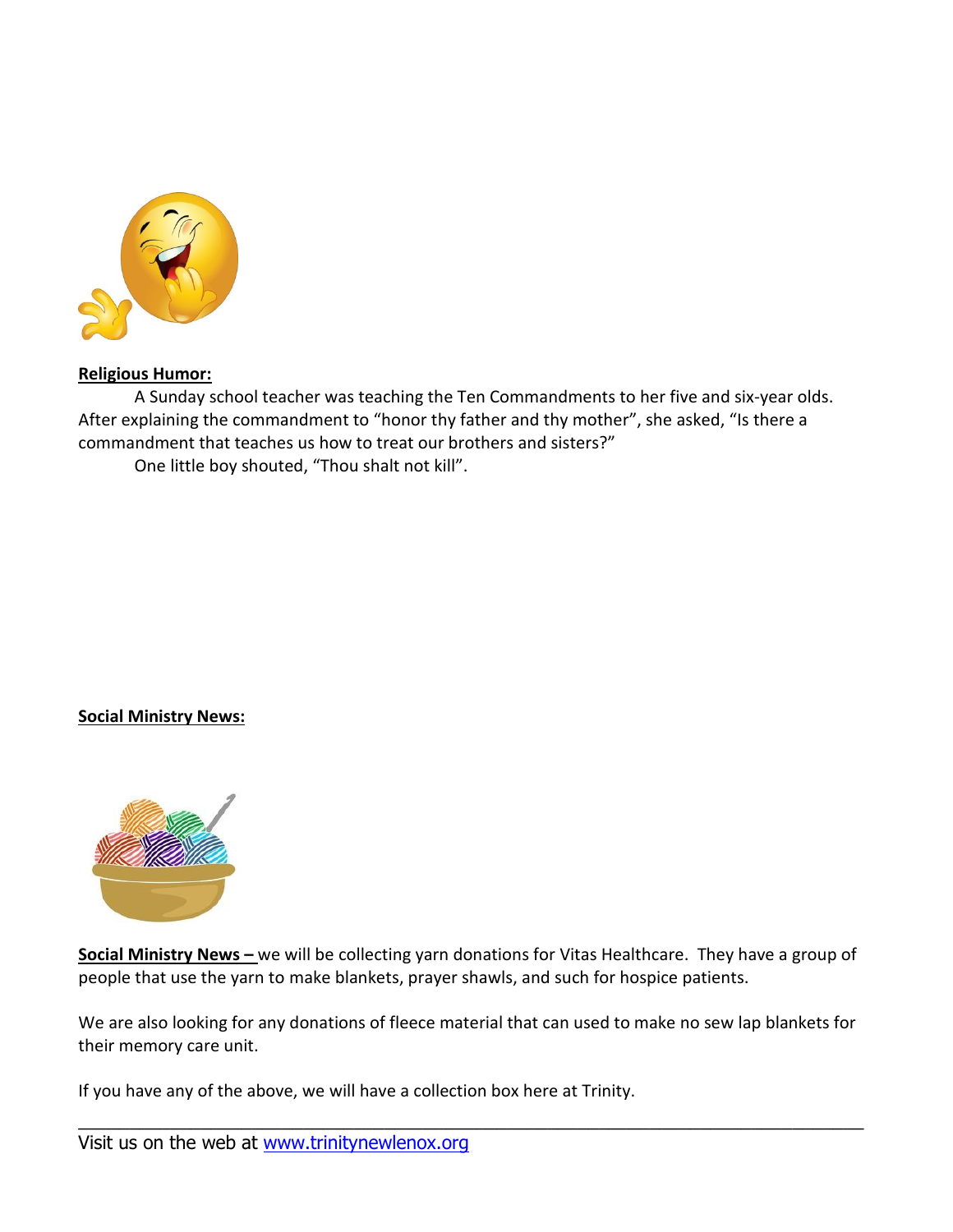Also, please watch for more details for a date and time when we can get together as a group to put together some of the lap blankets here at church

Social Ministry will be meeting at church on Monday, November 15<sup>th</sup> at 7 pm at Jan Clark's home. All ladies of Trinity are invited to attend. Please remember to wear a mask and social distancing will be required.

The Giving Tree will be up again this year with the money going to support MorningStar Mission.

The "Stars of Hope" will be another chance for anyone interested in helping the children at MorningStar. The board for Stars of Hope will be up shortly. If you wish to participate, take a star from the board and then immediately contact Jen DePolo at 708-267-1776 so she can remove the name off of the master sheet.

There will also be something new added to the Stars of Hope Board this year. MorningStar Mission has told us they need extra sweatpants for both children and adults in size medium, large, and extra-large in any color. If you want to help in that way instead of taking a star from the board, there will be stars with sizes for the sweatpants on the board. These do not need to be wrapped.



Plans for the Trinity Christmas Party are pending. Please watch the bulletin for any updates.